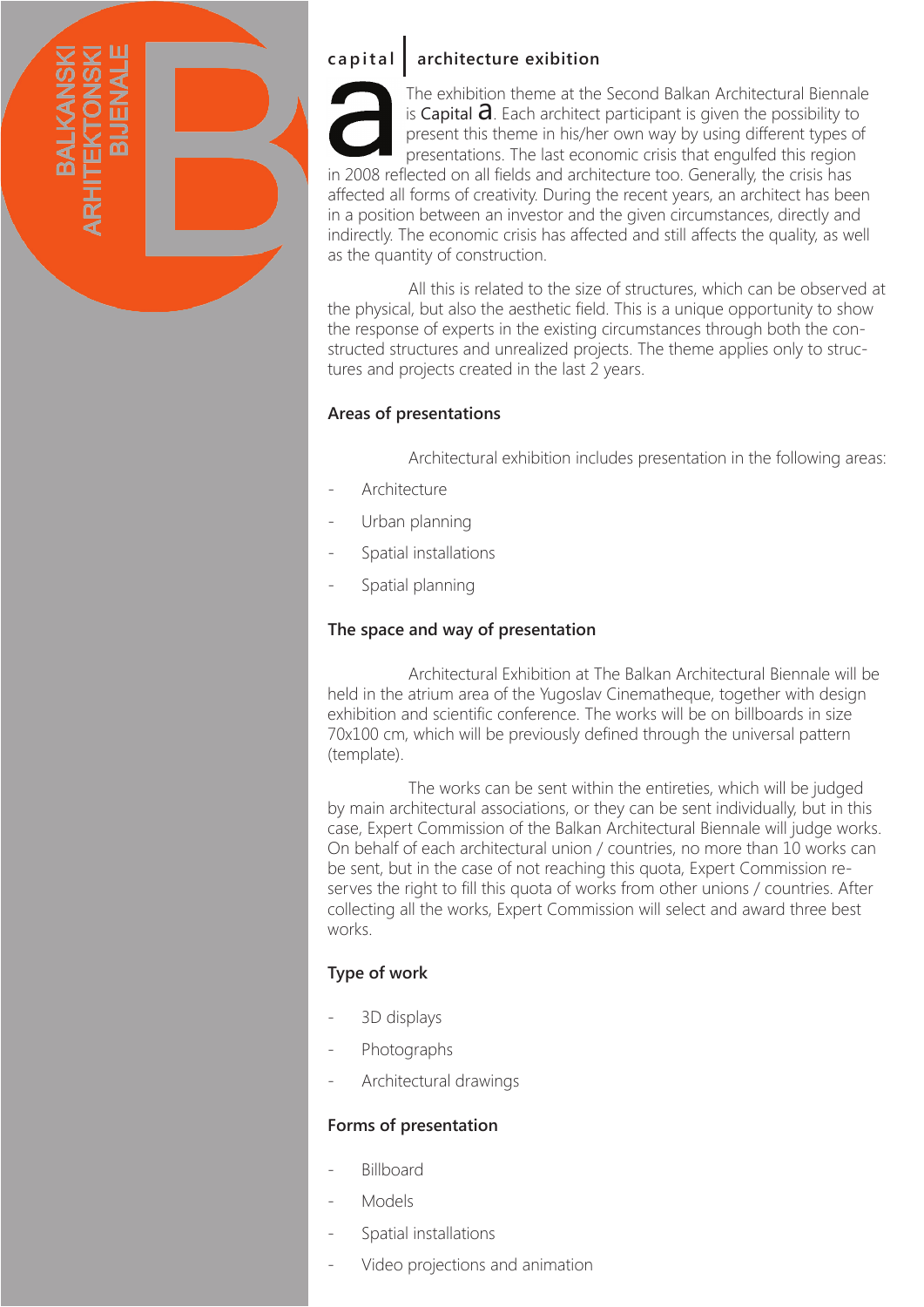

# **capital design exibition**

Globally interior design is regarded as a part of a growing industry. However, it is important to pay attention that interior design is concerned as a category of luxury services market, so it is constantly subjected to ups and downs of the economy. On the other hand, this should not significantly affect and discourage professional designers, and including those who complete vocational schools in this area, because there is a market and interest in this area at any moment. On the contrary, the cur-

rent economic situation should not discourage them but it should inspire the further development, expansion of possibilities and researching information on various topics. Our goal is to gather as many professional designers as possible, as well as students of vocational studies, manufacturers, traders, importers and others in this field.

Keeping in mind the theme of BAB's (Capital  $\partial$ ) the participants should focus on presenting their views on the current situation in the Balkans in terms of the perception of interior design, production of furniture, design and industrial design. The participants are invited to exhibit their works in the form of presentations of performed interior projects and realized mobiliard (furniture). On behalf of each country, no more than 5 works can be sent, but in the case of not reaching this quota, Expert Commission reserves the right to fill this quota of works from other unions / countries. After collecting all the works, Expert Commission will select and award three best works.

#### **Key dates for exibitional segment - 2015**

| 30. August   | Registration for participation |
|--------------|--------------------------------|
| 15. October  | Frst submission of works       |
| 01. November | Response from expert committee |

Participation fee for architecture end diesign exibition: **50 Еuros**

 Design exibition, aside from furniture pieces for which won't be any participation fee, will include display of interior designs on billboards, which applies participation fee.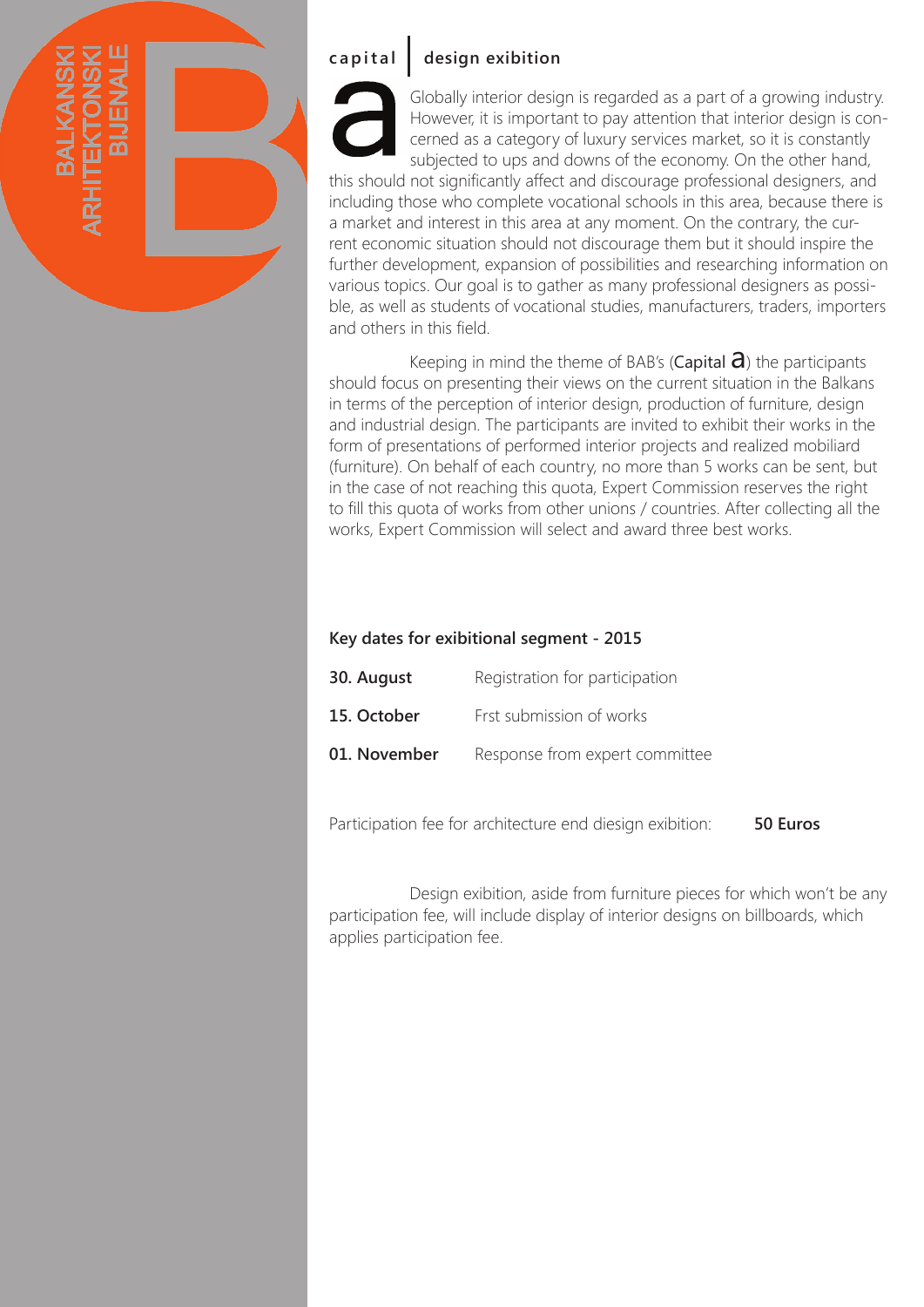

# **capital conference**

The conference will deal with the position and role of architecture in the Balkans.The aim is to examine the framework in which the architecture of the Balkans appears, by setting architects' wishes, society's abilities and the final results of Balkan architecture into a

single critical context. The question that arises, therefore, is how our learned and generally accepted experience of architecture fits into our everyday life. One of the goals of the conference is to form certain frameworks as well as the consideration of potential opportunities for future development of Balkan architecture. The starting point for such thinking certainly should be the opportunities of our societies, their limitations and their advantages.

#### **Architecture in the Balkans –between vision and capabilities**

- The reality of Balkan architecture –away from utopia;
- Possibilities in utopian thinking in the context of the modern Balkans;

Low Tech solutions as a framework for a new approach to architecture in the Balkans;

Ecology as a framework for a new architecture of the Balkans.

#### **A critical framework of the contemporary architecture of the Balkans**

Architecture of the Balkans "between culture and form";

The relationship of Balkan architecture towards dominant cultural patterns of the late 20th and early 21st century;

- Experimentation as a method in contemporary architecture of the Balkans.

### **A city of the architecture**

Architect's thought constructs, their creations, principles and realizations in city building;

City concepts of importance for architectural theory and practice;

Relations between architectural space and the totality of the cities as social, cultural, anthropological, economic, political artefacts and systems;

The city and architecture through the lens of the relationship of man and citizen, needs and desires;

The role of the architecture in contemporary city building and historical development of the city.

#### **Architecture in the history of the Balkans**

Balkan modernism in the architecture of the twentieth century;

The history and tradition of architecture in the Balkans in the twentieth century;

- Historical development of architecture in the Balkans-dominant influences and cultural contexts.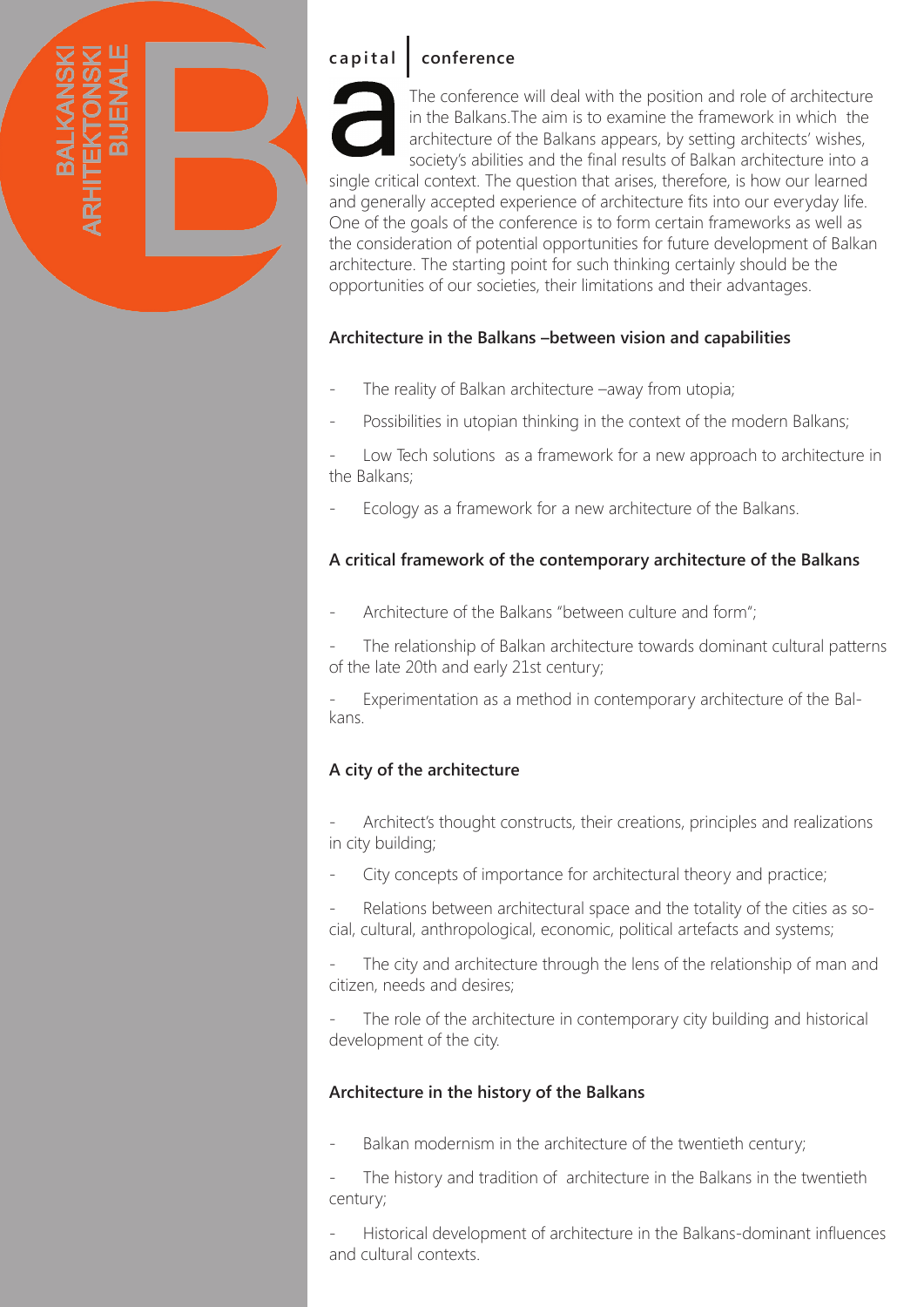

## **Key Dates for conference - 2015**

| 5. June     | First Call                          |
|-------------|-------------------------------------|
| 1. July     | Abstract Submission (250-300 words) |
| 15. July    | Abstract Acceptance Notification    |
| 1. October  | Paper Submission                    |
| 15. October | Paper Acceptance Notification       |
| 1. November | Final Paper Submission              |

Participation fee for conference: **50 Еuros**

### **Contacts**

#### **architecture exibition**

architecture.bab@gmail.com

# **design exibition**

dizajn.bab@gmail.com

#### **conference**

conference.bab@gmail.com